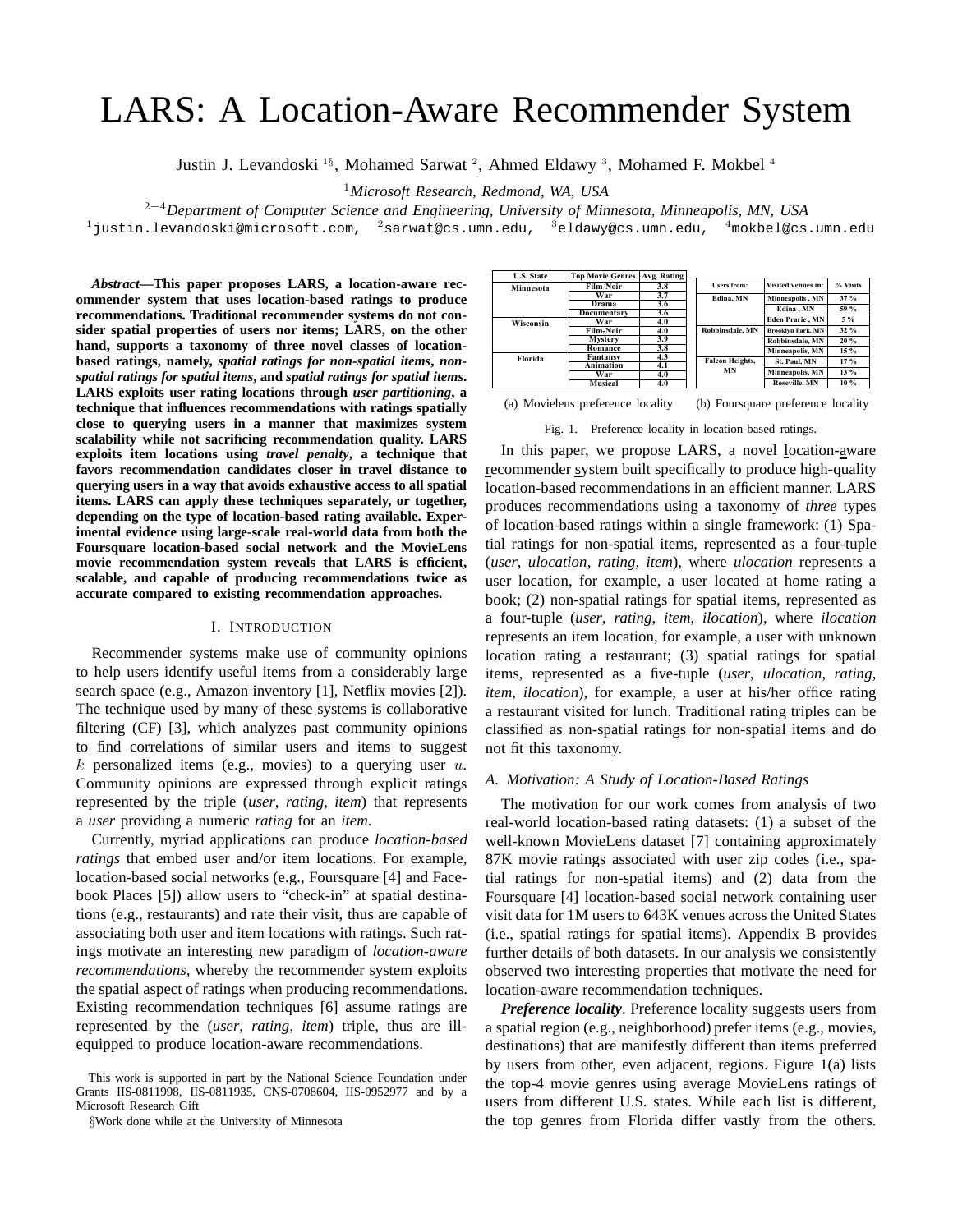Florida's list contains three genres ("Fantasy", "Animation", "Musical") not in the other lists. This difference implies movie preferences are unique to specific spatial regions, and confirms previous work from the New York Times [8] that analyzed Netflix user queues across U.S. zip codes and found similar differences. Meanwhile, Figure 1(b) summarizes our observation of preference locality in Foursquare by depicting the visit destinations for users from three *adjacent* Minnesota cities. Each sample exhibits diverse behavior: users from Falcon Heights, MN favor venues in St. Paul, MN (17% of visits) Minneapolis (13%), and Roseville, MN (10%), while users from Robbinsdale, MN prefer venues in Brooklyn Park, MN (32%) and Robbinsdale (20%). Preference locality suggests that recommendations should be influenced by location-based ratings *spatially close* to the user. The intuition is that localization influences recommendation using the unique preferences found within the spatial region containing the user.

*Travel locality*. Our second observation is that, when recommended items are spatial, users tend to travel a limited distance when visiting these venues. We refer to this property as "travel locality." In our analysis of Foursquare data, we observed that 45% of users travel 10 miles or less, while 75% travel 50 miles or less. This observation suggests that spatial items closer in travel distance to a user should be given precedence as recommendation candidates. In other words, a recommendation loses efficacy the further a querying user must travel to visit the destination. Existing recommendation techniques do not consider travel locality, thus may recommend users destinations with burdensome travel distances (e.g., a user in Chicago receiving restaurant recommendations in Seattle).

# *B. Our Contribution: LARS - A Location-Aware Recommender*

Like traditional recommender systems, LARS suggests  $k$ items personalized for a querying user  $u$ . However, LARS is distinct in its ability to produce location-aware recommendations using *each* of the three types of location-based rating within a *single* framework.

LARS produces recommendations using *spatial ratings for non-spatial items*, i.e., the tuple (*user*, *ulocation*, *rating*, *item*), by employing a *user partitioning* technique that exploits preference locality. This technique uses an adaptive pyramid structure to partition ratings by their *user location* attribute into spatial regions of varying sizes at different hierarchies. For a querying user located in a region  $R$ , we apply an existing collaborative filtering technique that utilizes only the ratings located in  $R$ . The challenge, however, is to determine whether all regions in the pyramid must be maintained in order to balance two contradicting factors: *scalability* and *locality*. Maintaining a large number of regions increases *locality* (i.e., recommendations unique to smaller spatial regions), yet adversely affects system *scalability* because each region requires storage and maintenance of a collaborative filtering data structure necessary to produce recommendations (i.e., the recommender model). The LARS pyramid dynamically adapts to find the right pyramid shape that balances scalability and recommendation locality.

LARS produces recommendations using *non-spatial ratings for spatial items*, i.e., the tuple (*user*, *rating*, *item*, *ilocation*), by using *travel penalty*, a technique that exploits travel locality. This technique penalizes recommendation candidates the further they are in travel distance to a querying user. The challenge here is to avoid computing the travel distance for all spatial items to produce the list of  $k$  recommendations, as this will greatly consume system resources. LARS addresses this challenge by employing an efficient query processing framework capable of terminating early once it discovers that the list of  $k$  answers cannot be altered by processing more recommendation candidates. To produce recommendations using *spatial ratings for spatial items*, i.e., the tuple (*user*, *ulocation*, *rating*, *item*, *ilocation*) LARS employs both the *user partitioning* and *travel penalty* techniques to address the user and item locations associated with the ratings. This is a salient feature of LARS, as the two techniques can be used separately, or in concert, depending on the location-based rating type available in the system.

We experimentally evaluate LARS using real location-based ratings from Foursquare [4] and MovieLens [7], along with a generated user workload of both *snapshot* and *continuous* queries. Our experiments show LARS is scalable to real large-scale recommendation scenarios. Since we have access to real data, we also evaluate recommendation *quality* by building LARS with 80% of the spatial ratings and testing recommendation accuracy with the remaining 20% of the (withheld) ratings. We find LARS produces recommendations that are *twice* as accurate (i.e., able to better predict user preferences) compared to traditional collaborative filtering. In summary, the contributions of this paper are as follows:

- We provide a novel classification of three types of location-based ratings not supported by existing recommender systems: *spatial ratings for non-spatial items*, *non-spatial ratings for spatial items*, and *spatial ratings for spatial items*.
- We propose LARS, a novel location-aware recommender system capable of using three classes of location-based ratings. Within LARS, we propose: (a) a *user partitioning* technique that exploits user locations in a way that maximizes system scalability while not sacrificing recommendation locality and (b) a *travel penalty* technique that exploits item locations and avoids exhaustively processing all spatial recommendation candidates.
- We provide experimental evidence that LARS scales to large-scale recommendation scenarios and provides better quality recommendations than traditional approaches.

This paper is organized as follows: Section II gives an overview of LARS. Sections III, IV, and V cover LARS recommendation techniques using *spatial ratings for nonspatial items*, *non-spatial ratings for spatial items*, and *spatial ratings for spatial items*, respectively. Section VI provides experimental analysis. Section VII covers related work, while Section VIII concludes the paper.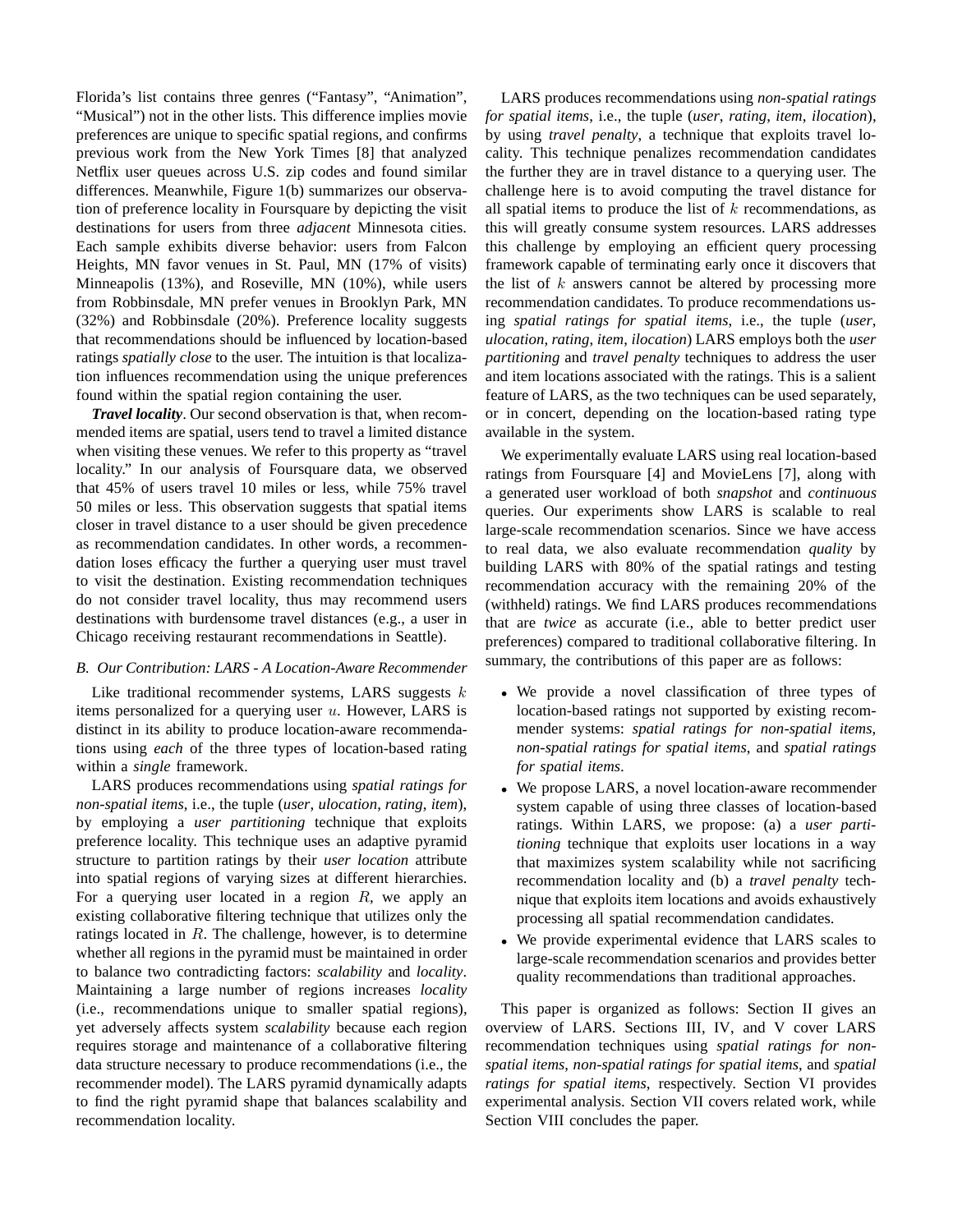

This section provides an overview of LARS by discussing the query model and the collaborative filtering method.

#### *A. LARS Query Model*

Users (or applications) provide LARS with a user id  $U$ , numeric limit  $K$ , and location  $L$ ; LARS then returns  $K$ recommended items to the user. LARS supports both *snapshot* (i.e., one-time) queries and *continuous* queries, whereby a user subscribes to LARS and receives recommendation updates as her location changes. The technique LARS uses to produce recommendations depends on the type of location-based rating available in the system. Query processing support for each type of location-based rating is discussed in Sections III to V.

## *B. Item-Based Collaborative Filtering*

LARS uses item-based collaborative filtering (abbr. CF) as its primary recommendation technique, chosen due to its popularity and widespread adoption in commercial systems (e.g., Amazon [1]). Collaborative filtering (CF) assumes a set of *n* users  $\mathcal{U} = \{u_1, ..., u_n\}$  and a set of *m* items  $\mathcal{I} = \{i_1, ..., i_m\}$ . Each user  $u_i$  expresses opinions about a set of items  $\mathcal{I}_{u_i} \subseteq \mathcal{I}$ . Opinions can be a numeric rating (e.g., the Netflix scale of one to five stars [2]), or unary (e.g., Facebook "check-ins" [5]). Conceptually, ratings are represented as a matrix with users and items as dimensions, as depicted in Figure 2(a). Given a querying user  $u$ , CF produces a set of k recommended items  $\mathcal{I}_r \subset \mathcal{I}$  that u is predicted to like the most.

**Phase I: Model Building**. This phase computes a similarity score  $\sin(i_p, i_q)$  for each pair of objects  $i_p$  and  $i_q$  that have at least one common rating by the same user (i.e., co-rated dimensions). Similarity computation is covered below. Using these scores, a model is built that stores for each item  $i \in \mathcal{I}$ , a list  $\mathcal L$  of similar items ordered by a similarity score  $\text{sim}(i_p, i_q)$ , as depicted in Figure 2(b). Building this model is an  $O(\frac{R^2}{U})$  $\frac{d^2}{U}$ process, where  $R$  and  $U$  are the number of ratings and users, respectively. It is common to truncate the model by storing, for each list  $\mathcal{L}$ , only the n most similar items with the highest similarity scores [9]. The value of n is referred to as the *model size* and is usually much less than  $|\mathcal{I}|$ .

**Phase II: Recommendation Generation**. Given a querying user  $u$ , recommendations are produced by computing  $u$ 's predicted rating  $P_{(u,i)}$  for each item i not rated by u [9]:

$$
P_{(u,i)} = \frac{\sum_{l \in \mathcal{L}} sim(i, l) * r_{u,l}}{\sum_{l \in \mathcal{L}} |sim(i, l)|}
$$
(1)

Before this computation, we reduce each similarity list  $\mathcal L$  to contain only items *rated* by user u. The prediction is the sum



Fig. 3. Item-based similarity calculation.

of  $r_{u,l}$ , a user u's rating for a related item  $l \in \mathcal{L}$  weighted by  $\textit{sim}(i, l)$ , the similarity of l to candidate item i, then normalized by the sum of similarity scores between  $i$  and  $l$ . The user receives as recommendations the top- $k$  items ranked by  $P_{(u,i)}$ .

**Computing Similarity**. To compute  $\text{sim}(i_p, i_q)$ , we represent each item as a vector in the user-rating space of the rating matrix. For instance, Figure 3 depicts vectors for items  $i_p$  and  $i_q$  from the matrix in Figure 2(a). Many similarity functions have been proposed (e.g., Pearson Correlation, Cosine); we use the Cosine similarity in *LARS* due to its popularity:

$$
sim(i_p, i_q) = \frac{i_p^{\rightarrow} \cdot i_q^{\rightarrow}}{\|\vec{i_p}\| \|\vec{i_q}\|}
$$
 (2)

This score is calculated using the vectors' co-rated dimensions, e.g., the Cosine similarity between  $i_p$  and  $i_q$  in Figure 3 is .7 calculated using the circled co-rated dimensions. Cosine distance is useful for numeric ratings (e.g., on a scale [1,5]). For unary ratings, other similarity functions are used (e.g., absolute sum [10]).

While we opt to use item-based CF in this paper, no factors disqualify us from employing other recommendation techniques. For instance, we could easily employ user-based CF [6], that uses correlations between users (instead of items).

# III. SPATIAL USER RATINGS FOR NON-SPATIAL ITEMS

This section describes how LARS produces recommendations using spatial ratings for non-spatial items represented by the tuple (*user*, *ulocation*, *rating*, *item*). The idea is to exploit *preference locality*, i.e., the observation that user opinions are spatially unique (based on analysis in Section I-A). We identify three requirements for producing recommendations using spatial ratings for non-spatial items: (1) *Locality*: recommendations should be influenced by those ratings with user locations spatially close to the querying user location (i.e., in a spatial neighborhood); (2) *Scalability*: the recommendation procedure and data structure should scale up to large number of users; (3) *Influence*: system users should have the ability to control the size of the spatial neighborhood (e.g., city block, zip code, or county) that influences their recommendations.

LARS achieves its requirements by employing a *user partitioning* technique that maintains an adaptive pyramid structure, where the shape of the adaptive pyramid is driven by the three goals of *locality*, *scalability*, and *influence*. The idea is to adaptively partition the rating tuples (*user*, *ulocation*, *rating*, *item*) into spatial regions based on the *ulocation* attribute. Then, LARS produces recommendations using any existing collaborative filtering method (we use item-based CF) over the remaining three attributes (*user*, *rating*, *item*) of *only* the ratings within the spatial region containing the querying user. We note that ratings can come from users with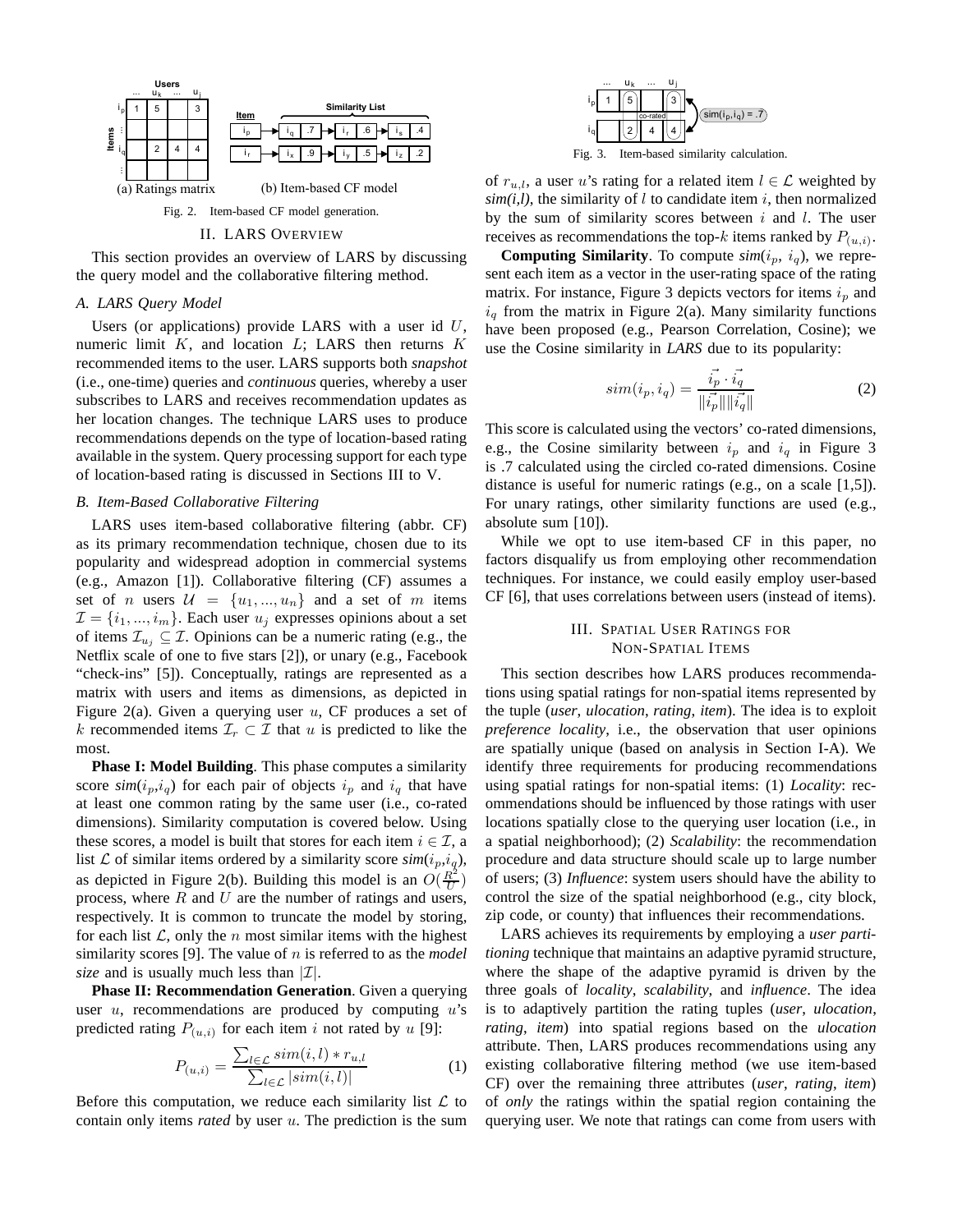

Fig. 4. Partial pyramid data structure.

varying tastes, and that our method only forces collaborative filtering to produce personalized user recommendations based only on ratings restricted to a specific spatial region. In this section, we describe the pyramid structure in Section III-A, query processing in Section III-B, and finally data structure maintenance in Section III-C.

# *A. Data Structure*

LARS employs a partial pyramid structure [11] (equivalent to a partial quad-tree [12]) as depicted in Figure 4. The pyramid decomposes the space into  $H$  levels (i.e., pyramid height). For a given level h, the space is partitioned into  $4^h$  equal area grid cells. For example, at the pyramid root (level 0), one grid cell represents the entire geographic area, level 1 partitions space into four equi-area cells, and so forth. We represent each cell with a unique identifier cid. In each cell, we store an item-based collaborative filtering model built using *only* the spatial ratings with user locations contained in the cell's spatial region. A rating may contribute to up to  $H$  collaborative filtering models: one per each pyramid level starting from the lowest maintained grid cell containing the embedded user location up to the root level. Note that the root cell (level 0) of the pyramid represents a "traditional" (i.e., non-spatial) itembased collaborative filtering model. Levels in the pyramid can be incomplete, as LARS will periodically merge or split cells based on trade-offs of locality and scalability (discussed in Section III-C). For example, in Figure 4, the four cells in the upper right corner of level 3 are not maintained (depicted as blank white squares).

We chose to employ a pyramid as it is a "space-partitioning" structure that is guaranteed to completely cover a given space. For our purposes, "data-partitioning" structures (e.g., R-trees) are less ideal, as they index data points and are not guaranteed to completely cover a given space.

#### *B. Query Processing*

Given a recommendation query (as described in Section II-A) with user location  $L$  and a limit  $K$ , LARS performs two query processing steps:  $(1)$  The user location  $L$  is used to find the lowest maintained cell  $C$  in the adaptive pyramid that contains  $L$ . This is done by hashing the user location to retrieve the cell at the lowest level of the pyramid. If this cell is not maintained, we return the nearest maintained ancestor cell. (2) The top- $k$  recommended items are generated using the item-based collaborative filtering technique (covered in Section II-B) using the model stored at C. As mentioned earlier, the model in C is built using *only* the spatial ratings associated with user locations within C.

In addition to traditional recommendation queries (i.e., snapshot queries), LARS also supports continuous queries and can account for the *influence* requirement for each user as follows.

**Continuous queries.** LARS evaluates a continuous query in full once it is issued, and sends recommendations back to a user  $U$  as an initial answer. LARS then monitors the movement of  $U$  using her location updates. As long as  $U$ does not cross the boundary of her current grid cell, LARS does nothing as the initial answer is still valid. Once U crosses a cell boundary, LARS reevaluates the recommendation query for the new cell and only sends incremental updates [13] to the last reported answer. Like snapshot queries, if a cell at level h is not maintained, the query is temporarily transferred higher in the pyramid to the nearest maintained ancestor cell. Note that since higher-level cells maintain larger spatial regions, the continuous query will cross spatial boundaries less often, reducing the amount of required recommendation updates.

**Influence level**. LARS addresses the *influence* requirement by allowing querying users to specify an optional *influence level* (in addition to location  $L$  and limit  $K$ ) that controls the size of the spatial neighborhood used to influence their recommendations. An influence level I maps to a pyramid level and acts much like a "zoom" level in Google or Bing maps (e.g., city block, neighborhood, entire city). The level I instructs LARS to process the recommendation query starting from the grid cell containing the querying user location at level I, instead of the lowest maintained grid cell (the default). An influence level of zero forces LARS to use the root cell of the pyramid, and thus act as a traditional (non-spatial) collaborative filtering recommender system.

#### *C. Data Structure Maintenance*

This section describes building and maintaining the pyramid data structure. Initially, to build the pyramid, all location-based ratings currently in the system are used to build a *complete pyramid* of height H, such that all cells in all H levels are present and contain a collaborative filtering model. The initial height H is chosen according to the level of *locality* desired, where the cells in the lowest pyramid level represent the most localized regions. After this initial build, we invoke a *merging* step that scans all cells starting from the lowest level  $h$  and merges quadrants (i.e., four cells with a common parent) into their parent at level  $h - 1$  if it is determined that a tolerated amount of locality will not be lost (merging is discussed in Section III-C1). We note that while the original partial pyramid [11] was concerned with spatial queries over static data, it did not address pyramid maintenance.

As time goes by, new users, ratings, and items will be added to the system. This new data will both increase the size of the collaborative filtering models maintained in the pyramid cells, as well as alter recommendations produced from each cell. To account for these changes, LARS performs maintenance on a cell-by-cell basis. Maintenance is triggered for a cell  $C$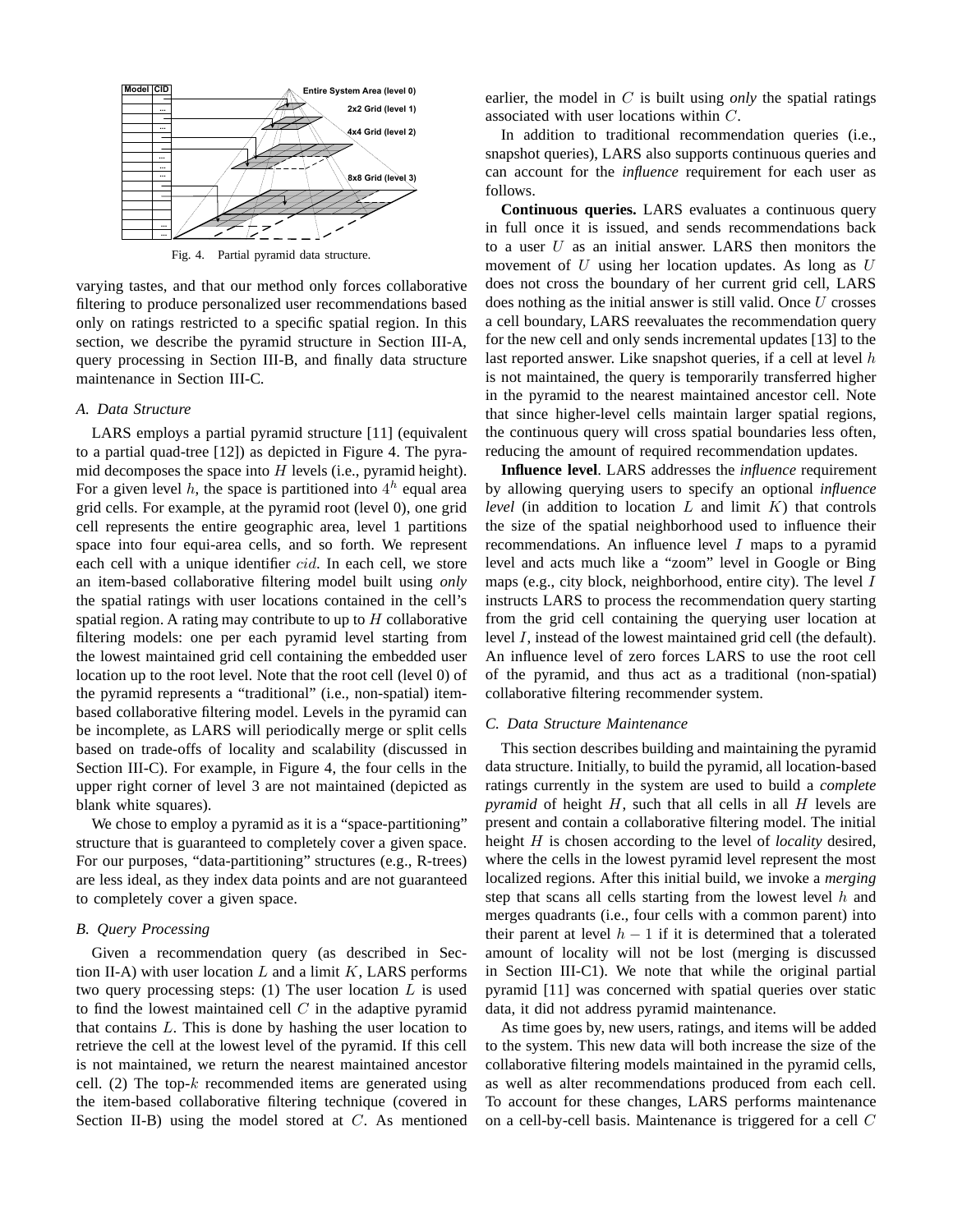#### **Algorithm 1** Pyramid maintenance algorithm

```
1: /* Called after cell C receives N\% new ratings 2: Function PyramidMaintenance(Cell C, Level
 2: Function PyramidMaintenance(Cell C, Level h) 3: /*Step I: Model Rebuild */
 3: /*Step I: Model Rebuild */
 4: Rebuild item-based collaborative filtering model for cell C<br>5: \frac{4}{5} Step II: Merge/Split Maintenance \frac{4}{5}5: /*Step II: Merge/Split Maintenance */<br>6: if (C has children quadrant q maintal
      if (C has children quadrant q maintained at level h + 1) then
 7: if (All cells in q have no maintained children) then<br>8: CheckDoMerge(q, C) /* Merge covered in Sect
 8: CheckDoMerge(q, C) /* Merge covered in Section III-C1 */<br>9. end if
           9: end if
10: else
           CheckDoSplit(C) /* Split covered in Section III-C2 */
12: end if
     13: return
```
once it receives  $N\%$  new ratings; the percentage is computed from the number of existing ratings in  $C$ . We do this because an appealing quality of collaborative filtering is that as a model matures (i.e., more data is used to build the model), more updates are needed to significantly change the top- $k$ recommendations produced from it [14]. Thus, maintenance is needed less often. Algorithm 1 provides the pseudocode for the LARS maintenance algorithm. The algorithm takes as input a pyramid cell  $C$  and level  $h$ , and includes two main steps: *model rebuild* and *merge/split maintenance*.

**Step I: Model Rebuild.** The first step is to rebuild the item-based collaborative filtering  $(CF)$  model for a cell  $C$ , as described in Section II-B (line 4). Rebuilding the CF model is necessary to allow the model to "evolve" as new locationbased ratings enter the system (e.g., accounting for new items, ratings, or users). Given the cost of building the CF model is  $O(\frac{R^2}{U})$  $\frac{R^2}{U}$ ) (per Section II-B), the cost of the model rebuild for a cell C at level h is  $\frac{(R/4^h)^2}{(U/4h)}$  $\frac{(R/4^h)^2}{(U/4^h)} = \frac{R^2}{4^h l}$  $\frac{R^2}{4^hU}$ , assuming ratings and users are uniformly distributed.

**Step II: Merging/Split Maintenance**. After rebuilding the CF model for cell C, LARS invokes a merge/split maintenance step that may decide to merge or split cells based on tradeoffs in *scalability* and *locality*. The algorithm first checks if C has a child quadrant q maintained at level  $h + 1$  (line 6), and that none of the four cells in  $q$  have maintained children of their own (line 7). If both cases hold, LARS considers quadrant  $q$  as a candidate to merge into its parent cell  $C$ (calling function *CheckDoMerge* on line 8). We provide details of merging in Section III-C1. On the other hand, if  $C$  does *not* have a child quadrant maintained at level  $h + 1$  (line 10), LARS considers splitting C into four child cells at level  $h+1$ (calling function *CheckDoSplit* on line 11). The split operation is covered in Section III-C2. Merging and splitting are performed completely in quadrants (i.e., four equi-area cells with the same parent). We made this decision for simplicity in maintaining the partial pyramid. However, we also discuss (in Section III-D) relaxing this constraint by merging and splitting at a finer granularity than a quadrant.

We note the following features of pyramid maintenance: (1) Maintenance can be performed completely offline, i.e., LARS can continue to produce recommendations using the "old" pyramid cells while part of the pyramid is being updated; (2) maintenance does not entail rebuilding the whole pyramid at once, instead, only one cell is rebuilt at a time; (3) maintenance is performed only after  $N\%$  new ratings are added to a pyramid cell, meaning maintenance will be amortized over many operations.

*1) Cell Merging:* Merging entails discarding an entire quadrant of cells at level h with a common parent at level  $h-1$ . Merging improves scalability (i.e., storage and computational overhead) of LARS, as it reduces storage by discarding the item-based collaborative filtering (CF) models of the merged cells. Furthermore, merging improves computational overhead in two ways: (a) *less maintenance computation*, since less CF models are periodically rebuilt, and (b) *less continuous query processing computation*, as merged cells represent a larger spatial region, hence, users will cross cell boundaries less often triggering less recommendation updates. Merging hurts locality, since merged cells capture community opinions from a wider spatial region, causing less unique (i.e., "local") recommendations than smaller cells.

To determine whether to merge a quadrant  $q$  into its parent cell  $C_P$  (i.e., function *CheckDoMerge* on line 8 in Algorithm 1), we calculate two percentage values: (1) *locality loss*, the amount of locality lost by (potentially) merging, and (2) *scalability gain*, the amount of scalability gained by (potentially) merging. Details of calculating these percentages are covered next. When deciding to merge, we define a system parameter  $M$ , a real number in the range [0,1] that defines a tradeoff between scalability gain and locality loss. LARS merges (i.e., discards quadrant  $q$ ) if:

$$
(1 - M) * scalability\_gain > M * locality\_loss
$$
 (3)

A smaller  $M$  value implies gaining scalability is important and the system is willing to lose a large amount of locality for small gains in scalability. Conversely, a larger  $M$  value implies scalability is not a concern, and the amount of locality lost must be small in order to merge. At the extremes, setting  $M=0$  (i.e., always merge) implies LARS will function as a traditional CF recommender system, while setting  $\mathcal{M}=1$ causes LARS to never merge, i.e., LARS will employ a complete pyramid structure maintaining all cells at all levels.

**Calculating Locality Loss.** We calculate locality loss by observing the loss of recommendation uniqueness when discarding a cell quadrant q and using its parent cell  $C_P$ to produce recommendations in its place. We perform this calculation in three steps. (1) *Sample*. We take a sample of diverse system users U that have at least one rating within  $C_P$ (and by definition one of the more localized cells  $C_u \in q$ ). Due to space, we do not discuss user sampling in detail, however, the intuition is to select a set of users with *diverse* tastes by comparing each user's rating history. We measure diversity using the Cosine distance between users in the same manner as Equation 2, except we employ user vectors in the calculation (instead of item vectors). (2) *Compare*. For each user  $u \in U$ , we measure the potential loss of recommendation uniqueness by comparing the list of top- $k$  recommendations  $R_P$  produced from the merged cell  $C_P$  (i.e., the parent) with the list of recommendations  $R_u$  that the user receives from the more localized cell  $C_u \in q$ . Formally, the loss of uniqueness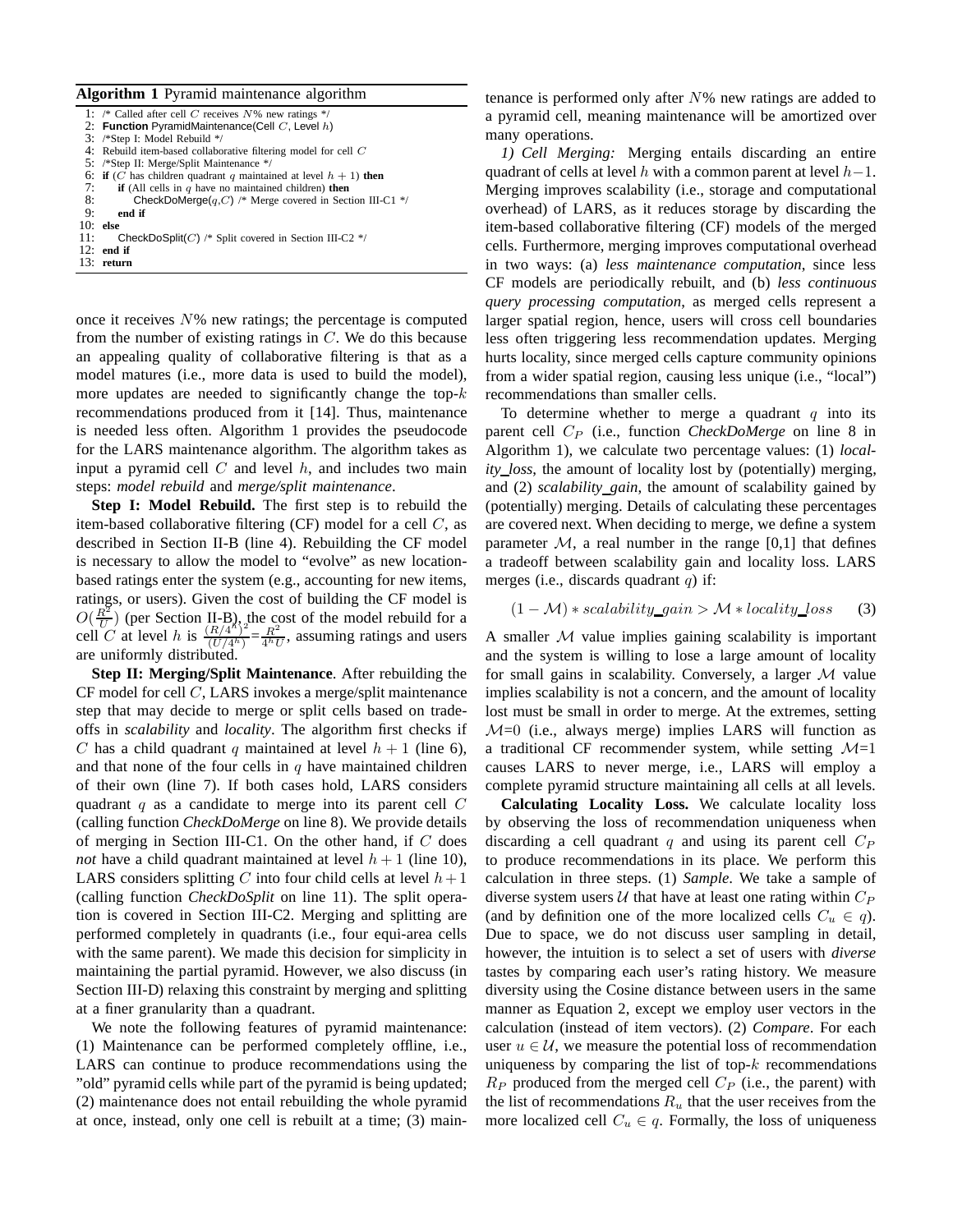

Fig. 5. Merge and split example.

can be computed as the ratio  $\frac{|R_u - R_P|}{k}$ , which indicates the number of recommended items that appear in  $R_u$  but not in the parent recommendation  $R_P$ , normalized to the total number of recommended objects k. (3) *Average*. We calculate the average loss of uniqueness over all users in  $U$  to produce a single percentage value, termed *locality loss*.

**Calculating scalability gain.** Scalability gain is measured in storage and computation savings. We measure scalability gain by summing the model sizes for each of the merged (i.e., child) cells (abbr.  $size_m$ ), and divide this value by the sum of  $size_m$  and the size of the parent cell. We refer to this percentage as the *storage gain*. We also quantify *computation* savings using storage gain as a surrogate measurement, as computation is considered a direct function of the amount of data in the system.

**Cost**. The cost of *CheckDoMerge* is  $|\mathcal{U}|(2(\frac{n|\mathcal{I}|}{4^h})+k)$ , where |U| is the size of the user sample, |T| is the number of items in the model stored within a cell,  $n$  is the model size (Section II-B), and  $k$  is the cost of comparing two recommendation lists. We note that this cost is less than the model re-build step.

**Example**. Figure 5 depicts four merge candidate cells  $C_1$ to  $C_4$  at level h merging into their parent  $C_P$  at level  $h-1$ , along with four sampled users  $u_1$  to  $u_4$ . Each user location is shown twice: once within one of the cells  $C_u$  and then at the parent cell  $C_P$ . The recommendations produced for each user from cell  $C_u$  and  $C_P$  are provided in the table in Figure 5, along with the locality loss for each user. For example, for user  $u_1$ , cell  $C_1$  produces recommendations  $R_{u_1} = \{I_1, I_2, I_5,$  $I_6$ , while  $C_P$  produces recommendations  $R_P = \{I_1, I_2, I_5,$  $I_7$ . Thus, the loss of locality for  $u_1$  is 25% as only one item out of four  $(I_6)$  will be lost if merging occurs. Given locality loss for the four users  $u_1$  to  $u_4$  as 25%, 25%, 0%, and 50%, the final *locality loss* value is the average 25%. To calculate scalability gain, assume the sum of the model sizes for cells  $C_1$  to  $C_4$  and  $C_P$  is 4GB, and the sum of the model sizes for cells  $C_1$  to  $C_4$  is 2GB. Then, the *scalability gain* is  $\frac{2}{4} = 50\%$ . Assuming  $M=0.7$ , then  $(0.3 * 50) < (0.7 * 25)$ , meaning that LARS will not merge cells  $C_1$ ,  $C_2$ ,  $C_3$ ,  $C_4$  into  $C_P$ .

*2) Splitting:* Splitting entails creating a new cell quadrant at pyramid level h under a cell at level  $h-1$ . Splitting improves locality in LARS, as newly split cells represent more granular spatial regions capable of producing recommendations unique to the smaller, more "local", spatial regions. On the other hand, splitting hurts scalability by requiring storage and maintenance of more item-based collaborative filtering models. Splitting also negatively affects continuous query processing, since it

creates more granular cells causing user locations to cross cell boundaries more often, triggering recommendation updates.

To determine whether to split a cell  $C_P$  into four child cells (i.e., function *CheckDoSplit* on line 11 of Algorithm 1), we perform a *speculative split* that creates a temporary child quadrant  $q_s$  for  $C_P$ . Using  $C_P$  and  $q_s$ , two percentages are calculated: *locality gain* and *scalability loss*. These values are the opposite of those calculated for the merge operation. LARS splits  $C_P$  only if the following condition holds:

$$
\mathcal{M} * locality\_gain > (1 - \mathcal{M}) * scalability\_loss
$$
 (4)

This equation represents the opposite criteria of that presented for merging in Equation 3. We will next describe how to perform speculative splitting, followed by a description of how to calculate *locality gain* and *scalability loss*.

**Speculative splitting.** In order to evaluate *locality gain* and *scalability loss*, we must build, from scratch, the collaborative filtering (CF) models of the four cells that potentially result from the split, as they do not exist in the partial pyramid. As building CF models is non-trivial due to its high cost (Section II-B), we perform a cheaper *speculative split* that builds each model using a random sample of only 50% of the ratings from the spatial region of each potentially split cell. LARS uses these models to measure *locality gain* and *scalability loss*. If LARS decides to split, it builds the *complete* model for the newly split cells using all of the ratings. Speculative splitting is sufficient for calculating *locality gain* and *scalability loss* using the item-based CF technique, as experiments on real data and workloads have shown that using 50% of the ratings for model-building results in loss of only 3% of recommendation accuracy [9], assuming sufficiently high number of ratings (i.e., order of thousands). Thus, we *only* speculatively split if we have more than 1,000 ratings for the potentially split cell, otherwise, the model for the cell is built using all of R.

**Calculating locality gain.** After speculatively splitting a cell at level h into four child cells at level  $h + 1$ , evaluating locality gain is performed exactly the same as for merging, where we compute the ratio of recommendations that will appear in  $R_u$  but not in  $R_p$ , where  $R_u$  and  $R_p$  are the list of top $k$  recommendations generated by the speculatively split cells  $C_1$  to  $C_4$  and the existing parent cell  $C_P$ , respectively. Like the merging case, we average locality gain over all sampled users. One caveat here is that if *any* of the speculatively split cells do not contain ratings for enough unique items (say less than ten unique items), we immediately set the locality gain to 0, which disqualifies splitting. We do this to prevent *recommendation starvation*, i.e., not having enough diverse items to produce meaningful recommendations.

**Calculating scalability loss.** We calculate *scalability loss* by estimating the storage necessary to maintain the newly split cells. Recall from Section II-B that the maximum size of an item-based CF model is approximately  $n|I|$ , where n is the model size. We can multiply  $n|I|$  by the number of bytes needed to store an item in a CF model to find an upper-bound storage size of each potentially split cell. The sum of these four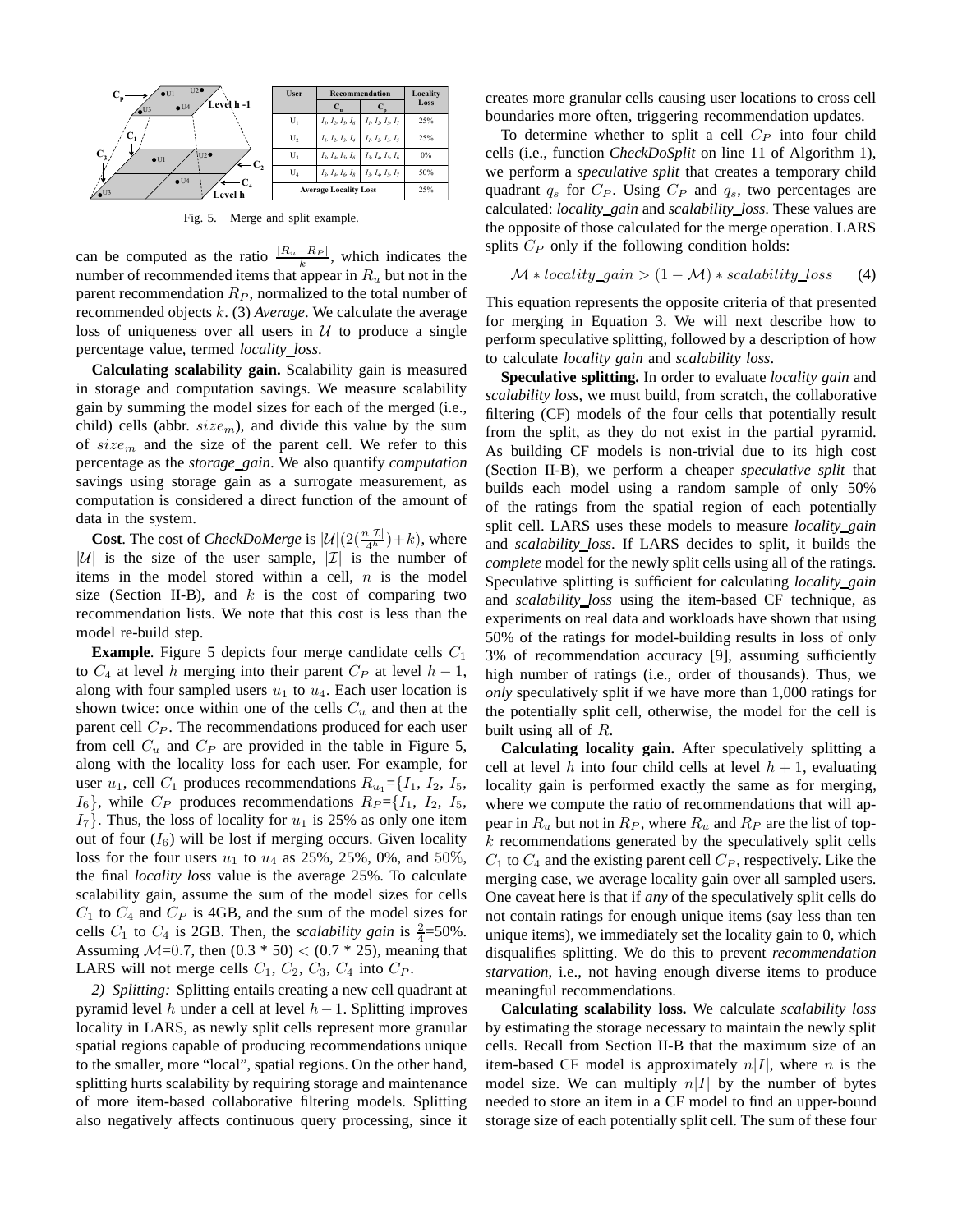estimated sizes (abbr.  $size_s$ ) divided by the sum of the size of the existing parent cell and size<sup>s</sup> represents the *scalability loss* metric.

**Cost**. The cost of *CheckDoSplit* is the sum of two operations (1) the cost of speculatively building four CF models at level  $h + 1$  using 50% of the rating, which is  $4 \frac{(0.5R)^2}{4(h+1)H}$  $\frac{(0.5R)}{4^{(h+1)}U}$  (per Section II-B) and (2) the cost of calculating locality gain and scalability loss, which is the same cost as *CheckDoMerge*.

**Example.** Consider the example used for merging in Figure 5, but now assume we have *only* a cell  $C_P$ , and are trying to determine whether to split  $C_P$  into four new cells  $C_1$  to C4. *Locality gain* will be computed as in the table in Figure 5 to be 25%. Further, assume that we estimate the extra storage overhead for splitting (i.e., *storage loss*) to be 50%. Assuming  $M=0.7$ , then  $(0.7 * 25) > (0.3 * 50)$ , meaning that LARS will decide to split  $C_P$  into four cells as *locality gain* is significantly higher than *scalability loss*.

#### *D. Partial Merging and Splitting*

So far, we have assumed cells are merged and split in complete quadrants. We now relax this constraint by discussing the changes to LARS necessary to support *partial* merging and splitting of pyramid cells.

*1) Partial Merging:* It may be beneficial to *partially* merge at a more granular level in order to sacrifice *less* locality while still gaining scalability. For example, in Figure 5 we may only want to merge cells  $C_1$  and  $C_2$  while leaving cells  $C_3$ and  $C_4$  intact, meaning three child cells would be maintained under the example parent  $C_P$ . To support partial merging, all techniques described in Section III-C1 remain the same, with two exceptions: (1) The resulting merged candidate cell (e.g.,  $C_1$  merged with  $C_2$ , abbreviated  $C_{12}$ ) plays the role of the "parent" cell in evaluating locality loss; (2) When calculating storage gain, we must subtract the size of the resulting merge candidate cell (e.g.,  $C_{12}$ ) from the sum of the sizes of cells that will merge (e.g.,  $C_1$  and  $C_2$ ), since we no longer discard the merged cells completely, i.e., the resulting merged cell now replaces the individual cells.

Partial merging involves extra overhead (compared to merging complete quadrants) since we must build, from scratch, the CF model for the candidate merge result cell (e.g.,  $C_{12}$ ) in order to calculate locality loss. In order to perform the build efficiently, we perform a *speculative merge* that builds the CF model using only 50% of the rating data. This is the *same* method used in *speculative splitting* (Section III-C2), except applied to the case of merging.

*2) Partial Splitting:* To support *partial splitting*, all techniques discussed in Section III-C2 remain the same. There are, however, two distinguishable cases of partial splitting: (1) A "parent" at level  $h$  splitting into less than four cells at level  $h + 1$ . This case requires speculative splitting to be aware of which "partial" child cells to create. (2) A cell at level  $h$  is split into two or three separate cells that remain at level  $h$ , i.e., cells at level  $h+1$  are not created. This case requires that a previous partial merge took place that originally reduced a cell quadrant to two or three cells.

# IV. NON-SPATIAL USER RATINGS FOR SPATIAL ITEMS

This section describes how LARS produces recommendations using non-spatial ratings for spatial items represented by the tuple (*user*, *rating*, *item*, *ilocation*). The idea is to exploit *travel locality*, i.e., the observation that users limit their choice of spatial venues based on travel distance (based on analysis in Section I-A). Traditional (non-spatial) recommendation techniques may produces recommendations with burdensome travel distances (e.g., hundreds of miles away). LARS produces recommendations within reasonable travel distances by using *travel penalty*, a technique that penalizes the recommendation rank of items the further in travel distance they are from a querying user. *Travel penalty* may incur expensive computational overhead by calculating travel distance to each item. Thus, LARS employs an efficient query processing technique capable of *early termination* to produce the recommendations without calculating the travel distance to all items. Section IV-A describes the query processing framework while Section IV-B describes travel distance computation.

## *A. Query Processing*

Query processing for spatial items using the *travel penalty* technique employs a single system-wide item-based collaborative filtering model to generate the top- $k$  recommendations by ranking each spatial item  $i$  for a querying user  $u$  based on  $RecScore(u, i)$ , computed as:

$$
RecScore(u,i) = P(u,i) - TravelPenalty(u,i) \tag{5}
$$

 $P(u, i)$  is the standard item-based CF predicted rating of item i for user u (see Section II-B).  $TravelPenalty(u, i)$  is the road network travel distance between  $u$  and  $i$  normalized to the same value range as the rating scale (e.g., [0, 5]).

When processing recommendations, we aim to avoid calculating Equation 5 for *all* candidate items to find the top-k recommendations, which can become quite expensive given the need to compute travel distances. To avoid such computation, we evaluate items in monotonically increasing order of travel penalty (i.e., travel distance), enabling us to use early termination principles from top- $k$  query processing [15], [16], [17]. We now present the main idea of our query processing algorithm and in the next section discuss how to compute travel penalties in an increasing order of travel distance.

Algorithm 2 provides the pseudo code of our query processing algorithm that takes a querying user id  $U$ , a location L, and a limit K as input, and returns the list R of top- $k$ recommended items. The algorithm starts by running a  $k$ nearest-neighbor algorithm to populate the list  $R$  with  $k$  items with lowest travel penalty;  $R$  is sorted by the recommendation score computed using Equation 5. This initial part is concluded by setting the lowest recommendation score value (*LowestRec-Score*) as the *RecScore* of the  $k^{th}$  item in R (Lines 3 to 8). Then, the algorithm starts to retrieve items one by one in the order of their penalty score. This can be done using an *incremental* k-nearest-neighbor algorithm, as will be described in the next section. For each item i, we calculate the *maximum*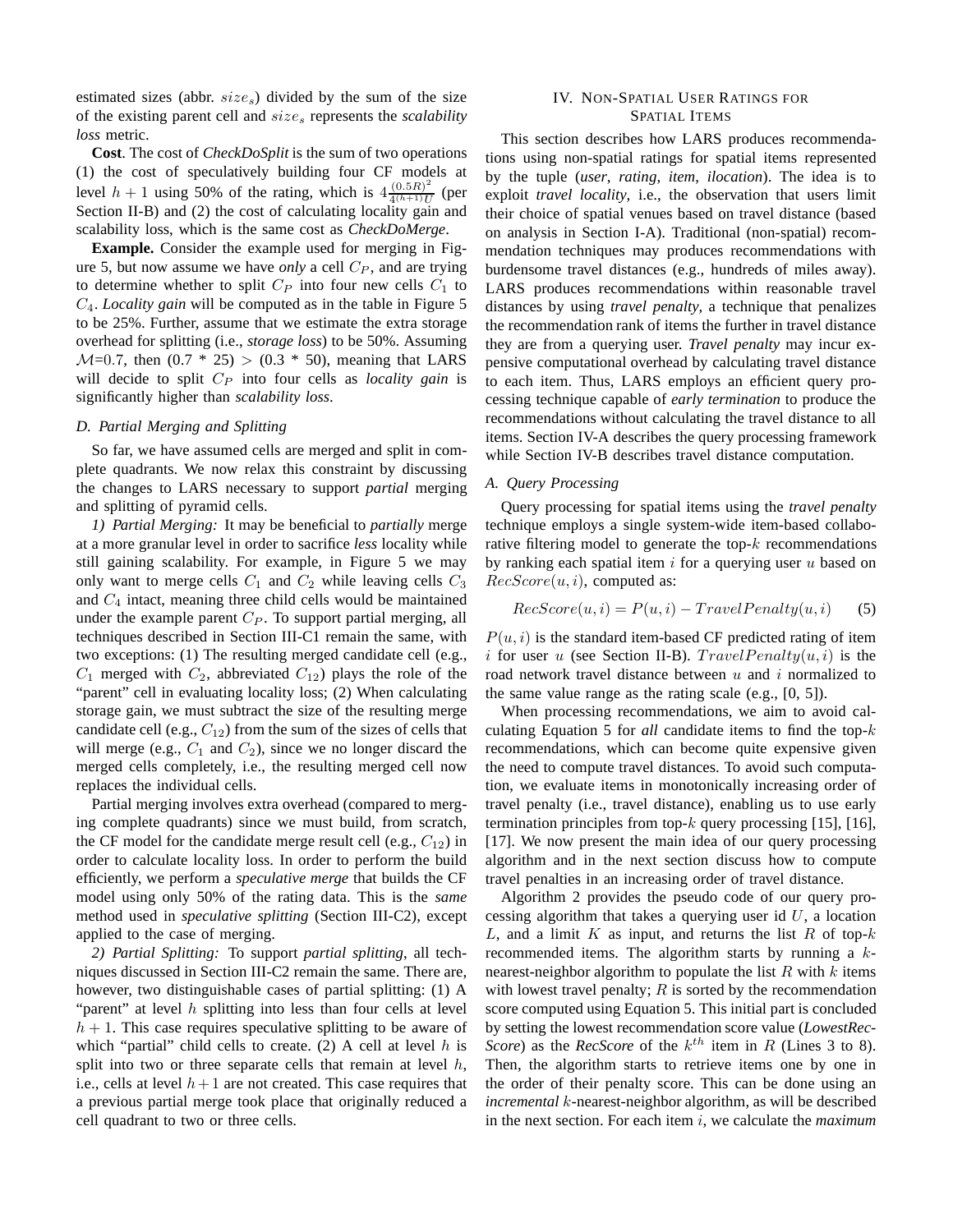| Algorithm 2 Travel Penalty Algorithm for Spatial Items |  |  |  |  |  |  |  |
|--------------------------------------------------------|--|--|--|--|--|--|--|
|--------------------------------------------------------|--|--|--|--|--|--|--|

```
1: Function LARS_SpatialItems(User U, Location L, Limit K)<br>2: /* Populate a list R with a set of K items*/
 2: /* Populate a list R with a set of K items*/<br>3: R \leftarrow \phi3: R \leftarrow<br>4: for \leftarrow4: for (K iterations) do<br>5: i \leftarrow Retrieve the
  5: i \leftarrow Retrieve the item with the next lowest travel penalty (Section IV-B)<br>6: Insert i into R ordered by RecScore(U, i) computed by Equation 5
  6: Insert i into R ordered by RecScore(U, i) computed by Equation 5<br>7: end for
 7: end for
  8: LowestRecScore \leftarrow RecScore of the k^{th} object in R
9: /*Retrieve items one by one in order of their penalty value */<br>10: while there are more items to process do
10: while there are more items to process do 11: i \leftarrow Retrieve the next item in order of
            i \leftarrow Retrieve the next item in order of penalty score (Section IV-B)
12: MaxPosibleScore \leftarrow MAX\_RATING - i penalty<br>13: if MaxPosibleScore \leftarrow LowerRecScore then
13: if MaxPossibleScore \le LowerRecScore then<br>14: return R \nmid * early termination - end query processing
14: return R /* early termination - end query processing */<br>15: end if
15: end if
16: RecScore(U, i) \leftarrow P(U, i) - i. penalty \n\mid * \text{Equation 5 *}\n<br>17: if RecScore(U, i) > Loves thecScore then
17: if RecScore(U, i) > LovesRecScore then<br>18: Insert i into R ordered by RecScore(U, i)18: Insert i into R ordered by RecScore(U, i)<br>19: Lowest RecScore \leftarrow RecScore of the k
19: Lowest RecScore \leftarrow RecScore of the k^{th} object in R
20: end if
21: end while<br>
22 \cdot return B
      return R
```
*possible* recommendation score that i can have by subtracting the travel penalty of i from *MAX RATING*, the maximum possible rating value in the system, e.g., 5 (Line 12). If  $i$ cannot make it into the list of top- $k$  recommended items with this maximum possible score, we immediately terminate the algorithm by returning  $R$  as the top- $k$  recommendations without computing the recommendation score (and travel distance) for more items (Lines 13 to 15). The rationale here is that since we are retrieving items in increasing order of their penalty and calculating the maximum score that any remaining item can have, then there is no chance that any unprocessed item can beat the lowest recommendation score in  $R$ . If the early termination case does not arise, we continue to compute the score for each item i using Equation 5, insert i into  $R$  sorted by its score (removing the  $k^{th}$  item if necessary), and adjust the lowest recommendation value accordingly (Lines 16 to 20).

*Travel penalty* requires very little maintenance. The only maintenance necessary is to occasionally rebuild the single system-wide item-based collaborative filtering model in order to account for new location-based ratings that enter the system. Following the reasoning discussed in Section III-C, we rebuild the model after receiving  $N\%$  new location-based ratings.

#### *B. Incremental Travel Penalty Computation*

This section gives an overview of two methods we implemented in LARS to incrementally retrieve items one by one ordered by their travel penalty. The two methods exhibit a tradeoff between query processing efficiency and penalty accuracy: (1) an *online* method that provides exact travel penalties but is expensive to compute, and (2) an *offline* heuristic method that is less exact but efficient in penalty retrieval. Both methods can be employed interchangeably in Line 11 of Algorithm 2.

*1) Incremental KNN: An Exact Online Method:* To calculate an exact travel penalty for a user  $u$  to item  $i$ , we employ an incremental k-nearest-neighbor (KNN) technique [18], [19], [20]. Given a user location  $l$ , incremental KNN algorithms return, on each invocation, the next item  $i$  nearest to  $u$  with regard to travel distance d. In our case, we normalize distance

d to the ratings scale to get the travel penalty in Equation 5. Incremental KNN techniques exist for both Euclidean distance [19] and (road) network distance [18], [20]. The advantage of using Incremental KNN techniques is that they provide an *exact* travel distances between a querying user's location and each recommendation candidate item. The disadvantage is that distances must be computed *online* at query runtime, which can be expensive. For instance, the runtime complexity of retrieving a single item using incremental KNN in Euclidean space is [19]:  $O(k + log N)$ , where N and k are the number of total items and items retrieved so far, respectively.

*2) Penalty Grid: A Heuristic Offline Method:* A more efficient, yet less accurate method to retrieve travel penalties incrementally is to use a pre-computed *penalty grid*. The idea is to partition space using an  $n \times n$  grid. Each grid cell c is of equal size and contains all items whose location falls within the spatial region defined by  $c$ . Each cell  $c$  contains a *penalty list* that stores the pre-computed penalty values for traveling from anywhere within c to all other  $n^2-1$  destination cells in the grid; this means all items within a destination grid cell share the *same* penalty value. The penalty list for c is sorted by penalty value and always stores  $c$  (itself) as the first item with a penalty of zero. To retrieve items incrementally, all items within the cell containing the querying user are returned one-by-one (in any order) since they have no penalty. After these items are exhausted, items contained in the next cell in the penalty list are returned, and so forth until Algorithm 2 terminates early or processes all items.

To populate the penalty grid, we must calculate the penalty value for traveling from each cell to every other cell in the grid. We assume items and users are constrained to a road network, however, we can also use Euclidean space without consequence. To calculate the penalty from a single source cell  $c$  to a destination cell  $d$ , we first find the average distance to travel from anywhere within  $c$  to all item destinations within  $d$ . To do this, we generate an *anchor point* p within c that both (1) lies on the road network segment within  $c$  and (2) lies as close as possible to the center of  $c$ . With these criteria,  $p$ serves as an approximate average "starting point" for traveling from  $c$  to  $d$ . We then calculate the shortest path distance from p to *all* items contained in d on the road network (any shortest path algorithm can be used). Finally, we average all calculated shortest path distances from  $c$  to  $d$ . As a final step, we normalize the average distance from  $c$  to  $d$  to fall within the rating value range. Normalization is necessary as the rating domain is usually small (e.g., zero to five), while distance is measured in miles or kilometers and can have large values that heavily influence Equation 5. We repeat this entire process for each cell to all other cells to populate the entire penalty grid.

When new items are added to the system, their presence in a cell  $d$  can alter the average distance value used in penalty calculation for each source cell  $c$ . Thus, we recalculate penalty scores in the penalty grid after  $N$  new items enter the system. We assume spatial items are relatively static, e.g., restaurants do not change location often. Thus, it is unlikely *existing* items will change cell locations and in turn alter penalty scores.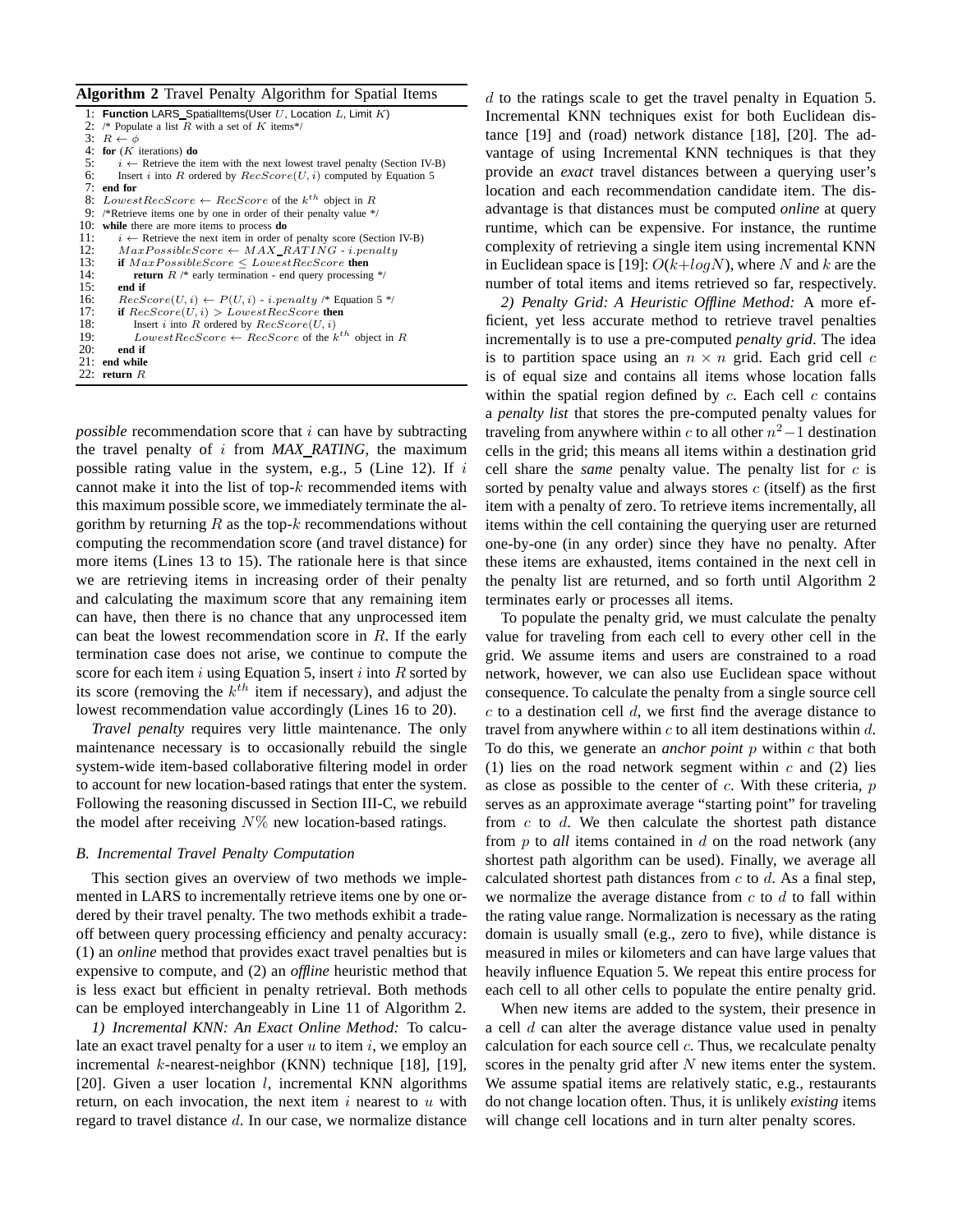

Fig. 6. Quality experiments for varying locality

## V. SPATIAL USER RATINGS FOR SPATIAL ITEMS

This section describes how LARS produces recommendations using spatial ratings for spatial items represented by the tuple (*user*, *ulocation*, *rating*, *item*, *ilocation*). A salient feature of LARS is that both the *user partitioning* and *travel penalty* techniques can be used together with very little change to produce recommendations using spatial user ratings for spatial items. The data structures and maintenance techniques remain *exactly* the same as discussed in Sections III and IV; only the query processing framework requires a slight modification. Query processing uses Algorithm 2 to produce recommendations. However, the only difference is that the item-based collaborative filtering prediction score  $P(u, i)$  used in the recommendation score calculation (Line 16 in Algorithm 2) is generated using the (localized) collaborative filtering model from the partial pyramid cell that contains the querying user, instead of the system-wide collaborative filtering model as was used in Section IV.

#### VI. EXPERIMENTS

This section provides experimental evaluation of LARS based on an actual system implementation. We compare LARS with the standard item-based collaborative filtering technique along with several variations of LARS. Experiments are based on three data sets: (1) *Foursquare*: a real data set consisting of *spatial user ratings for spatial items* derived from Foursquare user histories. (2) *MovieLens*: a real data set consisting of *spatial user ratings for non-spatial items* taken from the popular MovieLens recommender system [7]. The Foursquare and MovieLens data are used to test recommendation quality. (3) *Synthetic*: a synthetically generated data set consisting spatial user ratings for spatial items for venues in the state of Minnesota, USA; we use this data to test scalability and query efficiency. Details of all data sets are found in Appendix B.

Unless mentioned otherwise, the default value of  $M$  is 0.3,  $k$  is 10, the number of pyramid levels is 8, and the influence level is the lowest pyramid level. The rest of this section evaluates LARS recommendation quality (Section VI-A), trade-offs between storage and locality (Section VI-C), scalability (Section VI-D), and query processing efficiency (Section VI-E).

# *A. Recommendation Quality for Varying Pyramid Levels*

These experiments test the recommendation quality of LARS against the standard (non-spatial) item-based collaborative filtering method (denoted as CF) using both the Fourquare



Fig. 7. Quality experiments for varying answer sizes

and MovieLens data. To test the effectiveness of our proposed techniques, we test the quality of LARS with only travel penalty enabled (abbr. LARS-T), LARS with only user partitioning enabled (abbr. LARS-U), and LARS with both techniques enabled (abbr. LARS). To measure quality, we build each recommendation method using 80% of the ratings from each data set. Each rating in the withheld 20% represents a Foursquare venue or MovieLens movie a user is known to like (i.e., rated highly). For each rating  $t$  in this 20%, we request a set of k recommendations R by submitting the *user* and *ulocation* associated with t. The quality measure is the count of how many times R contains the *item* associated with  $t$  (the higher the better). The rationale for this metric is that since each withheld rating represents a real visit to a venue (or movie a user liked), the technique that produces a large number of answers that contain venues (or movies) a user is known to like is considered of higher quality.

Figure 6(a) compares the quality of each technique for varying locality (i.e., different levels of the adaptive pyramid) using the Foursquare data. Both CF and LARS-T do not use the adaptive pyramid, thus have constant quality values. The gap between CF and LARS-T highlights the benefit of using the *travel penalty* technique that recommends items within a feasible distance. Meanwhile, the quality of LARS and LARS-U increases as more localized pyramid cells are used to produce recommendation, which verifies that *user partitioning* is indeed beneficial and necessary for location-based ratings. Ultimately, LARS has superior performance due to the additional use of *travel penalty*. While *travel penalty* produces moderate quality gain, it also enables more efficient query processing, which we observe later in Section VI-E).

Figure 6(b) compares the quality of LARS-U and CF for varying locality using the MovieLens data (LARS and LARS-T do not apply since movies are not spatial). While CF quality is constant, the quality of LARS-U increases when it produces movie recommendations from more localized pyramid cells. This behavior further verifies that *user partitioning* is beneficial in providing quality recommendations localized to a querying user location, even when items are not spatial. Quality decreases (or levels off for MovieLens) for both LARS-U and/or LARS for lower levels of the adaptive pyramid. This is due to *recommendation starvation*, i.e., not having enough ratings to produce meaningful recommendations.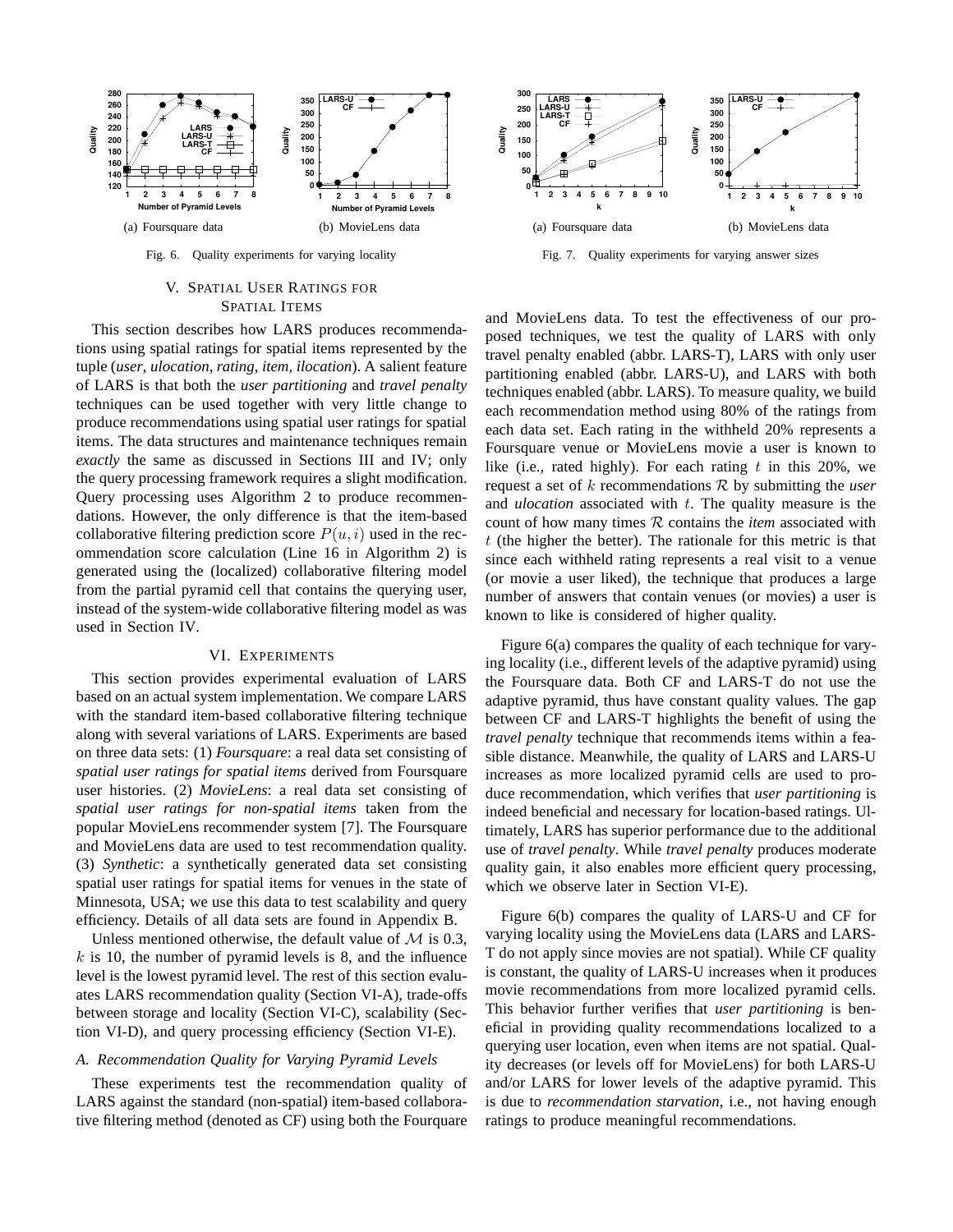

Fig. 8. Effect of  $M$  on storage and locality

#### *B. Recommendation Quality for Varying Values of* k

These experiments test recommendation quality of LARS, LARS-U, LARS-T, and CF for different values of  $k$  (i.e., recommendation answer sizes). We perform experiments using both the Foursquare and MovieLens data. Our quality metric is exactly the same as presented previously in Section VI-A.

Figure 7(a) depicts the effect of the recommendation list size  $k$  on the quality of each technique using the Foursquare data set. We report quality numbers using the pyramid height of four (i.e., the level exhibiting the best quality from Section VI-A in Figure  $6(a)$ ). For all sizes of k from one to ten, LARS and LARS-U consistently exhibit better quality. In fact, LARS is consistently twice as accurate as CF for all  $k$ . LARS-T exhibits similar quality to CF for smaller  $k$  values, but does better for  $k$  values of three and larger.

Figure 7(b) depicts the effect of the recommendation list size  $k$  on the quality of LARS-U and CF using the MovieLens data (LARS and LARS-T do not apply in this experiment since movies are not spatial). This experiment was run using a pyramid hight of seven (i.e., the level exhibiting the best quality in Figure 6(b)). Again, LARS-U consistently exhibits better quality than CF for sizes of  $K$  from one to ten. In fact, the quality of CF increases by just a fraction as  $k$  increases. Meanwhile, the quality of LARS-U increases by a factor of seven as  $k$  increases from one to ten.

## *C. Storage Vs. Locality*

Figure 8 depicts the impact of varying  $M$  on both the storage and locality in LARS. We plot LARS-M=0 and LARS- $M=1$  as constants to delineate the extreme values of  $M$ , i.e.,  $M=0$  mirrors traditional collaborative filtering, while  $M=1$ forces LARS to employ a complete pyramid. Our metric for locality is *locality loss* (defined in Section III-C1) when compared to a complete pyramid (i.e.,  $\mathcal{M}=1$ ). LARS-M=0 requires the lowest storage overhead, but exhibits the highest locality loss, while LARS-M=1 exhibits no locality loss but requires the most storage. For LARS, increasing  $M$  results in increased storage overhead since LARS favors splitting, requiring the maintenance of more pyramid cells each with its own collaborative filtering model. Meanwhile, increasing  $M$  results in smaller locality loss as LARS merges less and maintains more localized cells. The most drastic drop in locality loss is between 0 and 0.3, which is why we chose  $\mathcal{M}$ =0.3 as a default.



Fig. 9. Scalability of the adaptive pyramid

#### *D. Scalability*

Figure 9 depicts the storage and aggregate maintenance overhead required for an increasing number of ratings. We again plot LARS-M=0 and LARS-M=1 to indicate the extreme cases for LARS. Figure 9(a) depicts the impact of increasing the number of ratings from 10K to 500K on storage overhead. LARS-M=0 requires the lowest amount of storage since it only maintains a single collaborative filtering model. LARS-M=1 requires the highest amount of storage since it requires storage of a collaborative filtering model for all cells (in all levels) of a complete pyramid. The storage requirement of LARS is in between the two extremes since it merges cells to save storage. Figure 9(b) depicts the cumulative computational overhead necessary to maintain the adaptive pyramid initially populated with 100K ratings, then updated with 200K ratings (increments of 50K reported). The trend is similar to the storage experiment, where LARS exhibits better performance than LARS-M=1 due to merging. Though LARS-M=0 has the best performance in terms of maintenance and storage overhead, previous experiments show that it has unacceptable drawbacks in quality/locality.

# *E. Query Processing Performance*

Figure 10 depicts snapshot and continuous query processing performance of LARS, LARS-U (LARS with only *user partitioning*), LARS-T (LARS with only *travel penalty*), CF (traditional collaborative filtering), and LARS-M=1 (LARS with a complete pyramid).

**Snapshot queries.** Figure 10(a) gives the effect of various number of ratings (10K to 500K) on the average snapshot query performance averaged over 500 queries posed at random locations. LARS and LARS-M=1 consistently outperform all other techniques; LARS-M=1 is slightly better due to recommendations always being produced from the smallest (i.e., most localized) CF models. The performance gap between LARS and LARS-U (and CF and LARS-T) shows that employing the *travel penalty* technique with early termination leads to better query response time. Similarly, the performance gap between LARS and LARS-T shows that employing *user partitioning* technique with its localized (i.e., smaller) collaborative filtering model also benefits query processing.

**Continuous queries.** Figure 10(b) provides the continuous query processing performance of the LARS variants by reporting the aggregate response time of 500 continuous queries. A continuous query is issued once by a user  $u$  to get an initial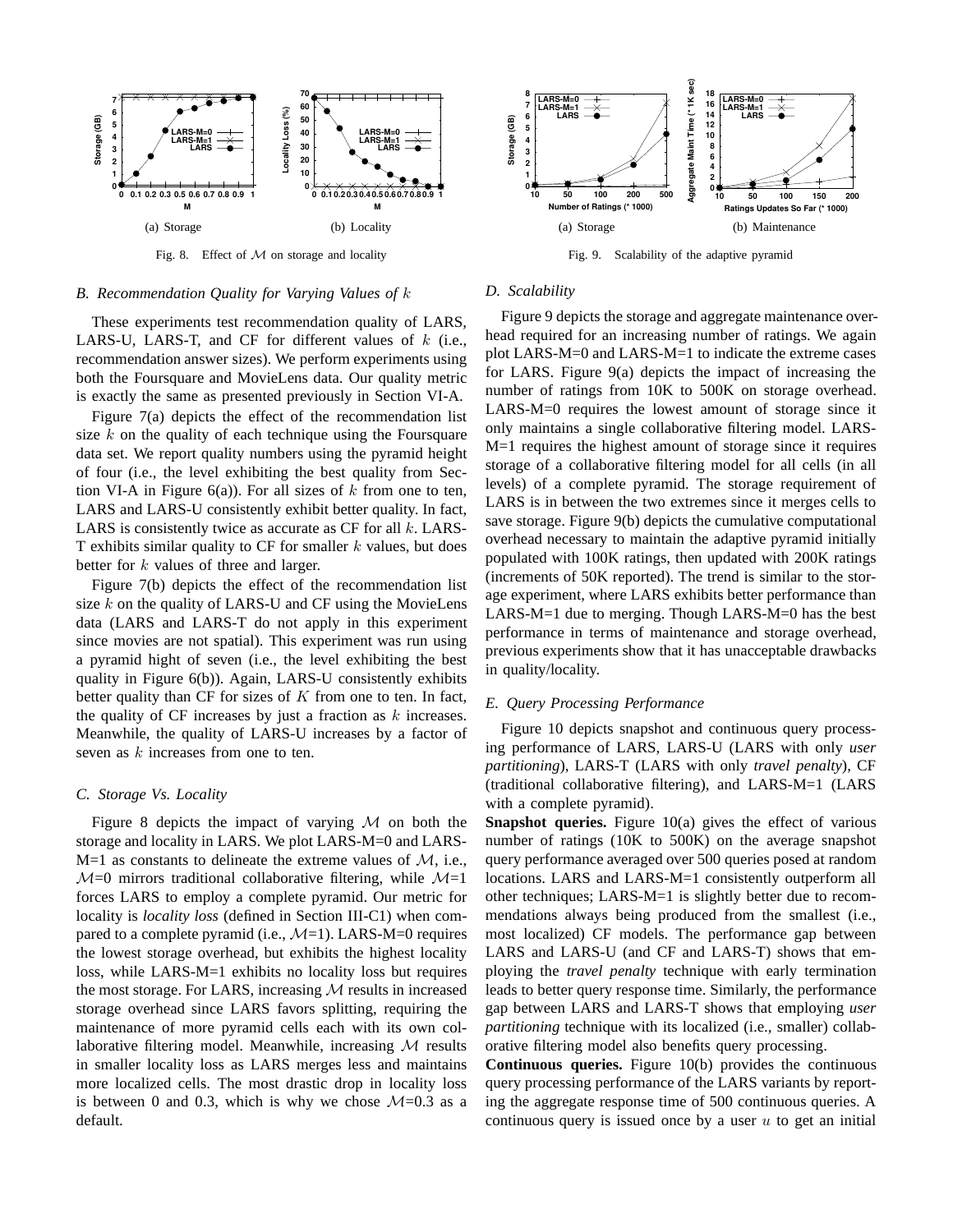

answer, then the answer is continuously updated as  $u$  moves. We report the aggregate response time when varying the travel distance of  $u$  from 1 to 30 miles using a random walk over the spatial area covered by the pyramid. CF has a constant query response time for all travel distances, as it requires no updates since only a single cell is present. However, since CF is unaware of user location change, the consequence is poor recommendation quality (per experiments from Section VI-A). LARS-M=1 exhibits the worse performance, as it maintains all cells on all levels and updates the continuous query whenever the user crosses pyramid cell boundaries. LARS-U has a lower response time than LARS-M=1 due to merging: when a cell is not present on a given influence level, the query is transferred to its next highest ancestor in the pyramid. Since cells higher in the pyramid cover larger spatial regions, query updates occur less often. LARS-T exhibits slightly higher query processing overhead compared to LARS-U: even though LARS-T employs the early termination algorithm, it uses a large (system-wide) collaborative filtering model to (re)generate recommendations once users cross boundaries in the penalty grid. LARS exhibits a better aggregate response time since it employs the early termination algorithm using a localized (i.e., smaller) collaborative filtering model to produce results while also merging cells to reduce update frequency.

## VII. RELATED WORK

**Location-based services**. Current location-based services employ two main methods to provide interesting destinations to users. (1) KNN techniques [19] and variants (e.g., aggregate KNN  $[21]$ ) simply retrieve the k objects nearest to a user and are completely removed from any notion of user *personalization*. (2) Preference methods such as skylines [22] (and spatial variants  $[23]$ ) and location-based top-k methods  $[24]$  require users to express *explicit* preference constraints. Conversely, *LARS* is the first location-based service to consider *implicit* preferences by using location-based ratings to help users discover new and interesting items.

Recent research has proposed the problem of hyper-local place ranking [25]. Given a user location and query string (e.g., "French restaurant"), hyper-local ranking provides a list of top-k points of interest influenced by previously logged directional queries (e.g., map direction searches from point A to point B). While similar in spirit to LARS, hyper-local ranking is fundamentally different from our work as it does *not personalize* answers to the querying user, i.e., two users issuing the same search term from the same location will receive exactly the same ranked answer set.

**Traditional recommenders**. A wide array of techniques are capable of producing recommendations using non-spatial ratings for non-spatial items represented as the triple (*user*, *rating*, *item*) (see [6] for a comprehensive survey). We refer to these as "traditional" recommendation techniques. The closest these approaches come to considering location is by incorporating contextual attributes into statistical recommendation models (e.g., weather, traffic to a destination) [26]. However, no traditional approach has studied explicit location-based ratings as done in LARS. Some existing commercial applications make cursory use of location when proposing interesting items to users. For instance, Netflix [2] displays a "local favorites" list containing popular movies for a user's given city. However, these movies are *not* personalized to each user (e.g., using recommendation techniques); rather, this list is built using aggregate rental data for a particular city [27]. LARS, on the other hand, produces personalized recommendations influenced by location-based ratings and a querying user location. **Location-aware recommenders**. The CityVoyager system [28] mines a user's personal GPS trajectory data to determine her preferred shopping sites, and provides recommendation based on where the system predicts the user is likely to go in the future. *LARS*, conversely, does not attempt to predict future user movement, as it produces recommendations influenced by user and/or item locations embedded in community ratings.

The spatial activity recommendation system [29] mines GPS trajectory data with embedded user-provided tags in order to detect interesting activities located in a city (e.g., art exhibits and dining near downtown). It uses this data to answer two query types: (a) given an activity type, return where in the city this activity is happening, and (b) given an explicit spatial region, provide the activities available in this region. This is a vastly different problem than we study in this paper. LARS does not mine activities from GPS data for use as suggestions for a given spatial region. Rather, we apply LARS to a more traditional recommendation problem that uses community opinion histories to produce recommendations.

Geo-measured friend-based collaborative filtering [30] produces recommendations by using only ratings that are from a querying user's social-network friends that live in the same city. This technique only addresses user location embedded in ratings. LARS, on the other hand, addresses three possible types of location-based ratings. More importantly, LARS is a complete system (not just a recommendation technique) that employs efficiency and scalability techniques (e.g., merging, splitting, early query termination) necessary for deployment in actual large-scale applications.

#### VIII. CONCLUSION

LARS, our proposed location-aware recommender system, tackles a problem untouched by traditional recommender systems by dealing with three types of location-based ratings: *spatial ratings for non-spatial items*, *non-spatial ratings for spatial items*, and *spatial ratings for spatial items*. LARS employs *user partitioning* and *travel penalty* techniques to support spatial ratings and spatial items, respectively. Both tech